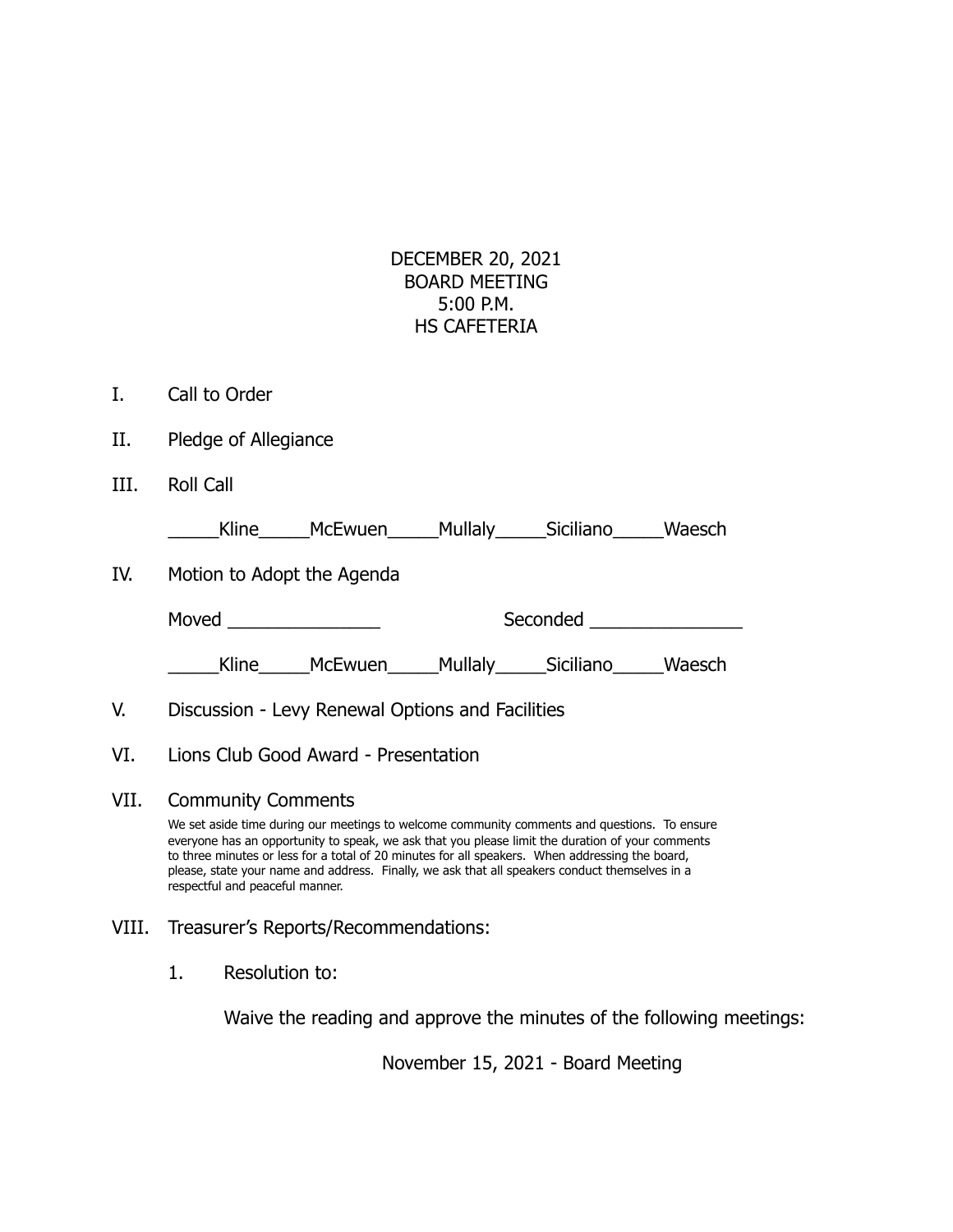Approve the monthly financial reports as submitted, with the authorization for payment of bills and appropriation modifications as necessary.

Moved \_\_\_\_\_\_\_\_\_\_\_\_\_\_\_ Seconded \_\_\_\_\_\_\_\_\_\_\_\_\_\_\_

\_\_\_\_\_Kline\_\_\_\_\_McEwuen\_\_\_\_\_Mullaly\_\_\_\_\_Siciliano\_\_\_\_\_Waesch

2. Resolution to approve the membership to OSBA for the 2022 calendar year, in the amount of \$4,546.00.

| Moved |                |         | Seconded  |        |
|-------|----------------|---------|-----------|--------|
| Kline | <b>McEwuen</b> | Mullaly | Siciliano | Waesch |

3. Resolution to approve the participation in the OSBA Legal Assistance Fund:

Whereas, the Rootstown Board of Education wishes to support the efforts of other boards of education to obtain favorable judicial decisions, and,

Whereas, the Ohio School Boards Association Legal Assistance Fund has been established for this purpose,

Therefore, the Board hereby resolves to participate in the OSBA LAF for calendar year 2022 and authorizes the Treasurer to pay the LAF \$250.00.

Moved \_\_\_\_\_\_\_\_\_\_\_\_\_\_\_ Seconded \_\_\_\_\_\_\_\_\_\_\_\_\_\_\_

Kline McEwuen Mullaly Siciliano Waesch

- IX. Superintendent's Reports/Recommendations:
	- 1. Recommend the Board accept the resignation of Summer Stanley as Monitor, effective December 3, 2021.

| Moved |                | Seconded |           |        |
|-------|----------------|----------|-----------|--------|
| Kline | <b>McEwuen</b> | Mullaly  | Siciliano | Waesch |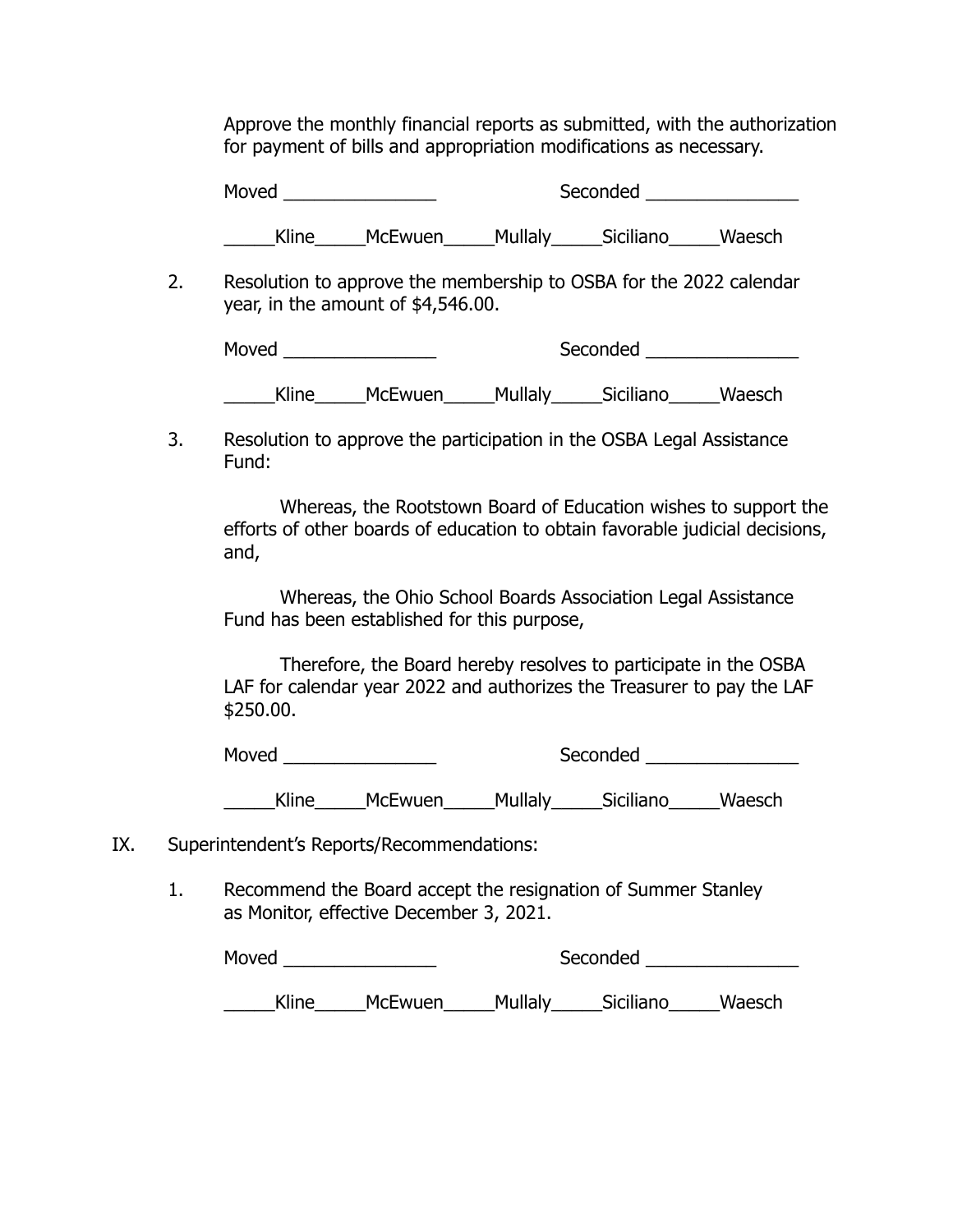2. Recommend the Board accept the resignation of Alexis Gearhart, 4th grade Math Teacher, effective January 11, 2022.

| Moved _________________ |                                                                                                                          |                                                       | Seconded <u>Seconded</u>     |  |  |
|-------------------------|--------------------------------------------------------------------------------------------------------------------------|-------------------------------------------------------|------------------------------|--|--|
|                         | _____Kline______McEwuen______Mullaly______Siciliano______Waesch                                                          |                                                       |                              |  |  |
|                         | Recommend the Board accept the resignation of Greg Bryte, MS<br>PE Teacher, effective December 31, 2021.                 |                                                       |                              |  |  |
|                         |                                                                                                                          |                                                       |                              |  |  |
|                         | _______Kline_______McEwuen______Mullaly______Siciliano_______Waesch                                                      |                                                       |                              |  |  |
|                         | Recommend the Board accept the resignation of Briana Waskiewicz,<br>Bus Driver, effective December 24, 2021.             |                                                       |                              |  |  |
|                         | Moved ____________________                                                                                               |                                                       | Seconded ___________________ |  |  |
|                         | ______Kline_______McEwuen______Mullaly______Siciliano______Waesch                                                        |                                                       |                              |  |  |
|                         | Recommend the Board hire Wally Froelich, as a Maintenance Worker,<br>1 year contract, Step 4, effective January 3, 2022. |                                                       | Seconded ________________    |  |  |
|                         |                                                                                                                          |                                                       |                              |  |  |
|                         | Recommend the Board hire Bruce Vandergrift as a Bus Driver,                                                              |                                                       |                              |  |  |
|                         |                                                                                                                          | 1 year contract, Step 1, effective December 27, 2021. |                              |  |  |
|                         |                                                                                                                          |                                                       | Seconded _________________   |  |  |
|                         | _____Kline______McEwuen______Mullaly______Siciliano______Waesch                                                          |                                                       |                              |  |  |
|                         | Recommend the Board approve the following substitutes:                                                                   |                                                       |                              |  |  |

Katelyn Moore Substitute Educational Aide<br>
May Abdlrasul Substitute Teacher, effective Substitute Teacher, effective 12/13/21

Substitute Teacher, effective 12/3/2021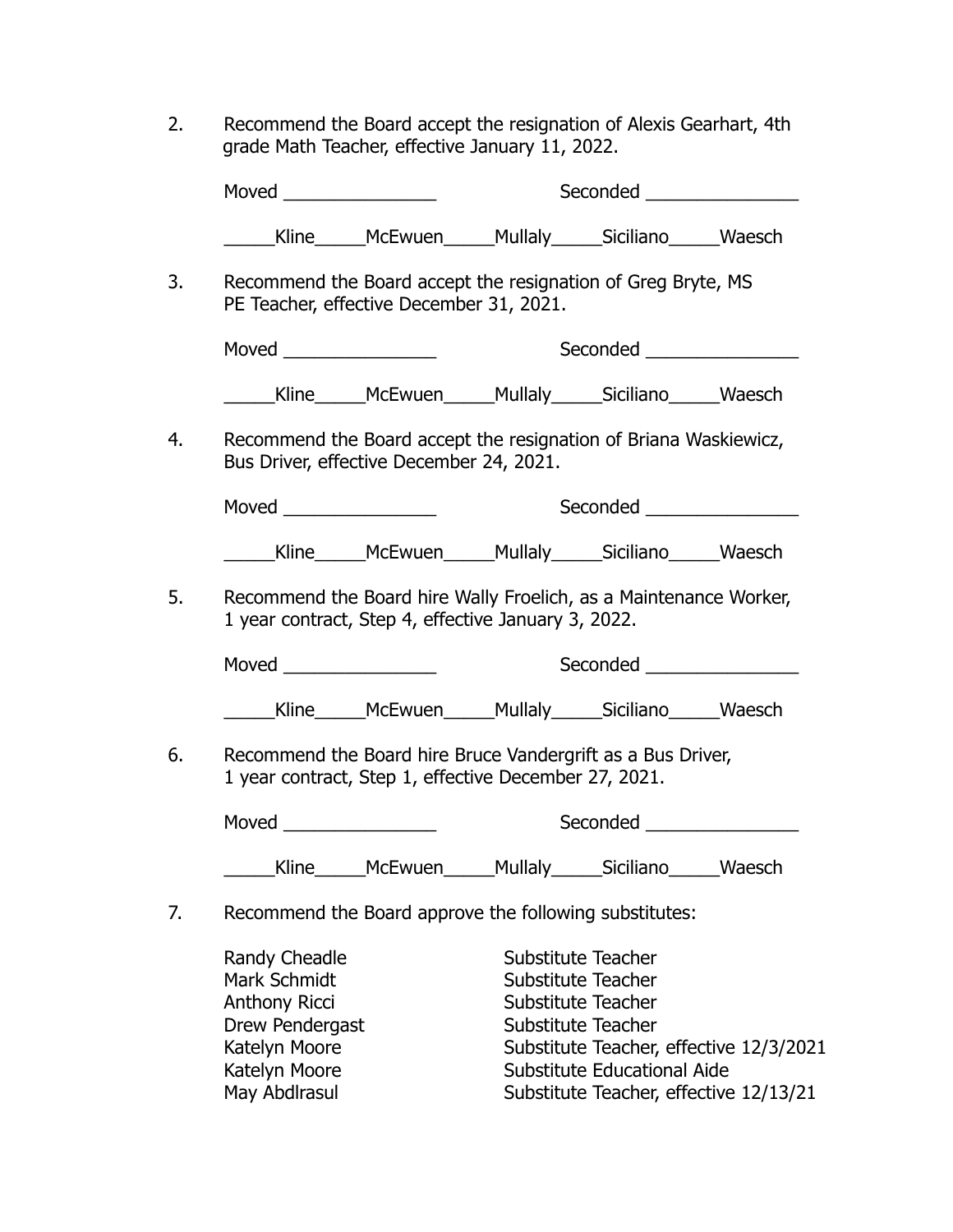|      |                                                                                                                                                                                     | <b>Sharon Sabarese</b><br>Timothy Landrum                                                                             |                                                                 | Substitute Teacher<br>Substitute Bus Driver, effective 11/23/21<br>Seconded ___________________ |  |  |
|------|-------------------------------------------------------------------------------------------------------------------------------------------------------------------------------------|-----------------------------------------------------------------------------------------------------------------------|-----------------------------------------------------------------|-------------------------------------------------------------------------------------------------|--|--|
|      |                                                                                                                                                                                     |                                                                                                                       |                                                                 |                                                                                                 |  |  |
|      |                                                                                                                                                                                     | ________Kline_______McEwuen_______Mullaly_______Siciliano_______Waesch                                                |                                                                 |                                                                                                 |  |  |
|      | 8.                                                                                                                                                                                  | Recommend the Board hire the following supplementals:                                                                 |                                                                 |                                                                                                 |  |  |
|      | Nicholas Sladky<br>Corey Wise                                                                                                                                                       |                                                                                                                       |                                                                 | <b>Volunteer Wrestling</b><br><b>Volunteer Wrestling</b>                                        |  |  |
|      | Moved                                                                                                                                                                               |                                                                                                                       |                                                                 | Seconded <u>Seconded</u>                                                                        |  |  |
|      |                                                                                                                                                                                     | _______Kline_______McEwuen_______Mullaly_______Siciliano_______Waesch                                                 |                                                                 |                                                                                                 |  |  |
|      | 9.                                                                                                                                                                                  | Recommend the Board set the Organizational Meeting for January 10,<br>2022 in the High School Cafeteria at 5:30 p.m.  |                                                                 |                                                                                                 |  |  |
|      |                                                                                                                                                                                     | Moved <b>Exercise Service Service</b> Service Service Service Service Service Service Service Service Service Service |                                                                 | Seconded ________________                                                                       |  |  |
|      |                                                                                                                                                                                     |                                                                                                                       | _____Kline______McEwuen______Mullaly______Siciliano______Waesch |                                                                                                 |  |  |
|      | 10.<br>Recommend the Board elect a President Pro-Tem for the period of<br>January 1, 2022 through January 10, 2022 until the election of officers<br>at the Organizational Meeting. |                                                                                                                       |                                                                 |                                                                                                 |  |  |
|      |                                                                                                                                                                                     | Moved __________________                                                                                              |                                                                 | Seconded __________________                                                                     |  |  |
|      |                                                                                                                                                                                     |                                                                                                                       | Kline______McEwuen______Mullaly______Siciliano______Waesch      |                                                                                                 |  |  |
| Χ.   | Reports                                                                                                                                                                             |                                                                                                                       |                                                                 |                                                                                                 |  |  |
| XI.  |                                                                                                                                                                                     | <b>Old Business</b>                                                                                                   |                                                                 |                                                                                                 |  |  |
| XII. | <b>New Business</b>                                                                                                                                                                 |                                                                                                                       |                                                                 |                                                                                                 |  |  |

- XIII. Public Hearing for the 2022-2023 School Calendar
- XIV. Motion to go into executive session to consider matters required to be kept confidential by federal law or regulations or state statutes.